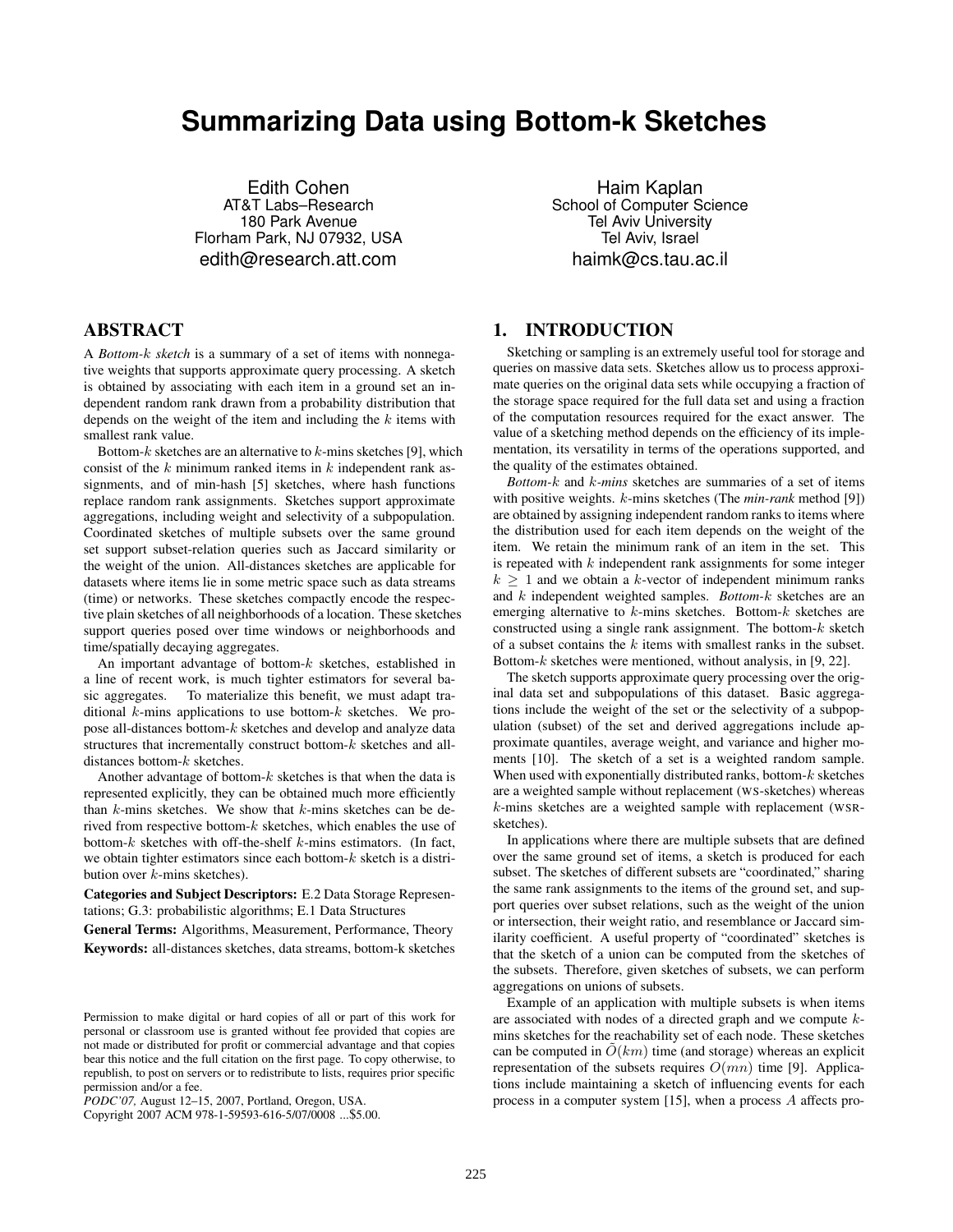cess B, the new sketch of B becomes the sketch of the union; and using the property that the sketches reduce the approximate sum problem to that of finding a minimum, k-mins sketches were used for aggregations on gossip networks [21].

Other applications with multiple subsets where sketches support fast computation of subset relations are near-duplicate detection for Web pages [5] (a sketch is produced for each Web page), study of similar Web sites [2], mining of association rules [22] from market basket data, and eliminating redundant network traffic [23]. In these applications, a variant termed *min-hash* sketches substitutes random rank assignments with random hash functions (families of min-wise independent hash functions or  $\epsilon$ -min-wise functions [5, 6]). With random hash functions, the rank assignment of an item depends on the *item identifier*, and it has the property that all copies of the same item across different subsets obtain the same rank, without additional book keeping or coordination between all occurrences of each item. This allows for efficient aggregations over *distinct occurrences* (see [19]) and supports subset-relation queries.

Bottom- $k$  sketches encode more information than  $k$ -mins sketches. (Intuitively, sampling without replacement is more informative than sampling with replacement.) A line of recent work showed that bottom- $k$  sketches are superior to  $k$ -mins sketches in terms of estimate quality. Estimators for subpopulation weight using priority ranks (PRI-sketches) were provided in [1, 24] and estimators for general families of rank functions were provided in [11, 12]. The improvement in estimate quality is significant on weight distributions and values of  $k$ , such that items are likely to be sampled multiple times in a k-sample drawn with replacement, such as skewed Zipf-like distributions that often arise in practice. For subset relations such as the weight of the intersection or union, bottom- $k$ sketches improve over  $k$ -mins sketches even when weights are uniform [11, 12]: Carefully designed estimators are applied to the combined bottom- $k$  sketches, which reveal more members of the union and intersection than two corresponding  $k$ -mins sketches.

#### **Our contributions**

We facilitate the use of bottom- $k$  sketches by developing and analyzing data structures that construct these sketches. Our results allow applications that use k-mins sketches to use the superior bottom $k$  sketches. An inherent difference we had to tackle is that  $k$ -mins sketches are obtained using  $k$  independent rank functions, which allows for  $k$  independent copies of the same simple data structure to be used whereas bottom- $k$  entries are dependent.

Sketches are constructed incrementally as items are processed. The sketch is manipulated through two basic operations: A *test* operation which tests if the sketch has to be updated, and an *update* operation which inserts the new item if the sketch indeed has to be updated. We make this distinction since test operations can be performed much more efficiently than update operations. The number of update operations depends on the order in which items are processed and on the weight distribution of the data. The number of test operations is typically larger than the number of updates. The extent in which it is larger, however, highly depends on the application.

We distinguish between applications with *explicit representation* [3, 2, 22, 23] or *implicit representation* [9, 13, 15] of the data. In applications with an explicit representation, item-subset pairs are provided explicitly. The dataset could be distributed, presented as a data stream, or in external memory, but the pairs are explicitly provided and are all processed to produce the sketches. In applications with implicit representation, the subsets are specified as neighborhoods in a graph or some metric space. With explicit representation, the number of test operations is much larger than the number

of update operations. In Section 3 we analyze the number of test and update operations and how it depends on the way the data is presented and on the distribution of the item weights.

*All-distances sketches* are a generalization of plain sketches that are used when the underlying dataset has items associated with locations in some metric space, and subsets are specified by neighborhoods of a location. All-distances k-mins sketches were used for data streams (where aggregation is over windows of elapsed time to the present time) [14], the Euclidean plane (where we are presented with a query point and distance) [13, 20], a graph (the query is a node and distance) [9], or distributed "spatial aggregation" over a network [9, 13]. An all-distances sketch is a compact encoding of the plain sketches of all neighborhoods of a certain location  $q$ . For a given distance d, the sketch for the d-neighborhood of the location can be constructed from the all-distances sketch. All-distances sketches also support time-decaying and spatially-decaying aggregates using arbitrary decay functions [14, 13]. In Section 4 we define bottom- $k$  all-distances sketches and present efficient data structures for maintaining both all-distances k-mins sketches and all-distances bottom- $k$  sketches. We analyze the number of operations required to construct all-distances sketches under different arrival orders of the items.

In Section 6 we provide a method to derive WSR-sketches (kmins with exponential ranks) from WS-sketches (bottom- $k$  with exponential ranks). This *mimicking process* provides a general method of applying estimators designed for WSR-sketches to WS-sketches. This process enables us to use bottom- $k$  sketches in applications (such as those with explicit representation of the data) where they can be obtained much more efficiently than k-mins sketches and use readily available WSR-sketches estimators. In fact, since each WS-sketch corresponds to a distribution over WSR-sketches, we obtain estimators with smaller variance than the underlying WSRsketches estimators. This reduction also shows that WS-sketches are strictly superior to WSR-sketches. We provide examples of applications of the mimicking process.

## **2. PRELIMINARIES**

Let I be a ground set of items, where item  $i \in I$  has weight  $w(i) \geq 0$ . A *rank assignment* maps each item *i* to a random rank  $r(i)$ . The ranks of items are drawn independently using a family of distributions  $f_w$  ( $w \ge 0$ ), where the rank of an item with weight  $w(i)$  is drawn according to  $f_{w(i)}$ .

We use random rank assignments to obtain *sketches* of subsets as follows. For a subset  $J$  of items and a rank assignment  $r$  we define  $B_1(r, J) = \arg \min_{j \in J} r(j)$ , to be the item in J with smallest rank according to r. For  $i \in \{1, \ldots, |J|\}$ , we define  $B_i(r, J)$  to be the item in J with ith smallest rank according to r and  $r_i(J) \equiv$  $r(B_i(r, J))$  to be the *i*th smallest rank value in J according to r.

**Definition 2.1.** k-mins sketches *are produced from* k *independent rank assignments,*  $r^{(1)}$ ,..., $r^{(k)}$ . The *k*-mins *sketch of a subset* J *is* the *k*-vector  $(r_1^{(1)}(J), r_1^{(2)}(J), \ldots, r_1^{(k)}(J))$ .

To support some queries, we may need to include with each entry an identifier or some other attributes such as the weight of the items  $B_1(r^{(j)}, J)$   $(j = 1, \ldots, k)$ .

**Definition 2.2.** Bottom-k sketches *are produced from a single rank assignment* r*. The bottom-*k *sketch* s(r, J) *of the subset* J *is a list of entries*  $(r_i(J), w(B_i(r, J)))$  *for*  $i = 1, \ldots, k$ *. The list is ordered by rank, from smallest to largest.*

The bottom- $k$  sketch of a subset is therefore a list with up to  $k$ entries. The size of the list is the minimum of  $k$  and the number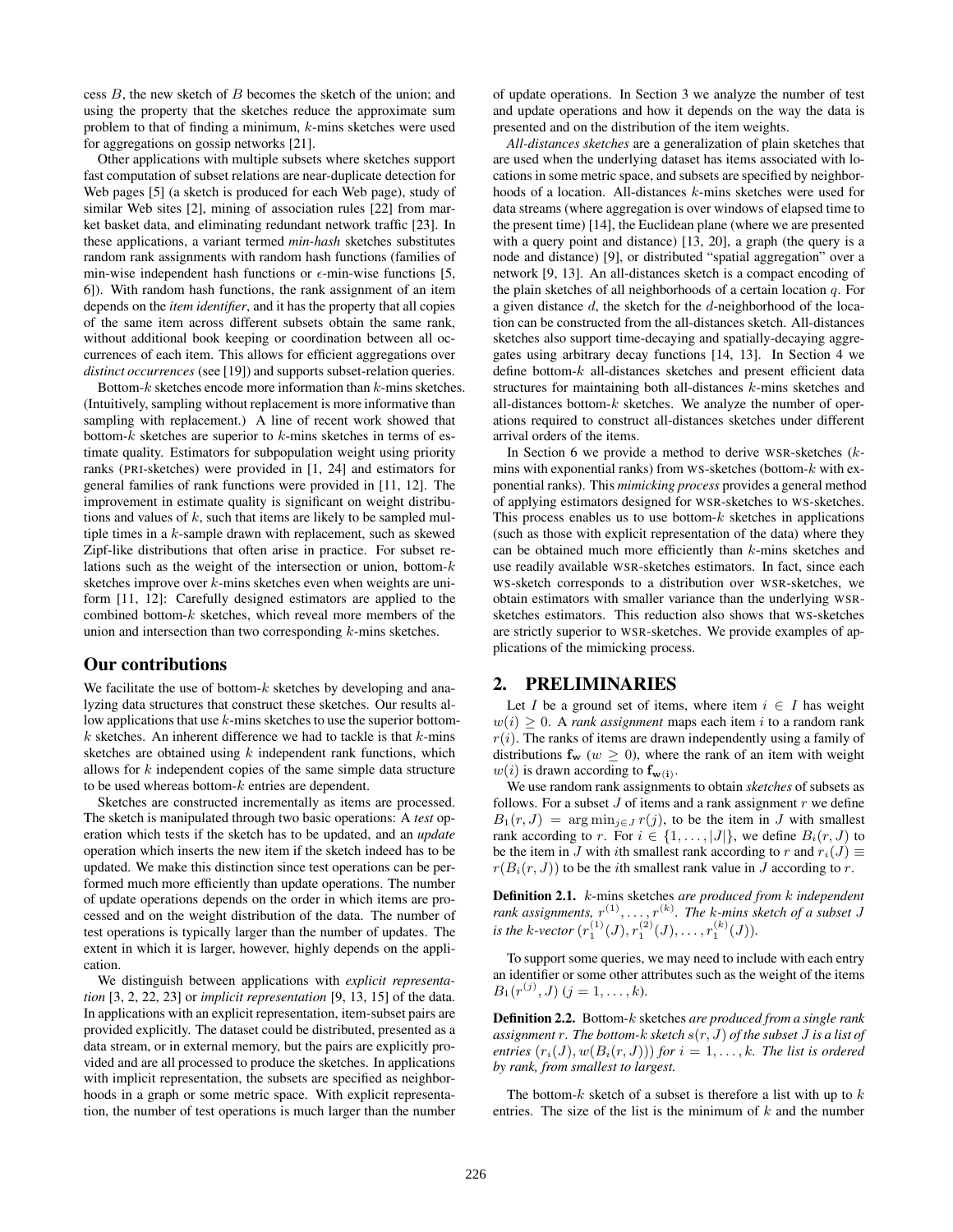of items in the subset. For a single item  $i$  (a subset of size 1), the bottom-k sketch is a list with a single entry  $(r_1(J), w(B_1(r, J))).$ To support queries, in addition to the weight, entries in the sketch may include an identifier and attribute values of items  $B_i(r, J)$  (i =  $1, \ldots, k$ ).

Bottom- $k$  and  $k$ -mins sketches have the following useful property: The sketch of a union of two sets can be generated from the sketches of the two sets. Let  $J$  and  $H$  be two subsets. For any rank assignment  $r$ ,  $r_1(J \cup H) = \min\{r_1(J), r_1(H)\}\$ . Therefore, for k-mins sketches we have  $(r_1^{(1)}(J \cup H), \ldots, r_1^{(k)}(J \cup$  $H(\mathcal{H}_1^{(1)}(J), r_1^{(1)}(H)), \ldots, \min\{r_1^{(k)}(J), r_1^{(k)}(H)\})$ . For bottom-k sketches, the k smallest ranks in the union  $J \cup H$  are contained in the union of the sets of the k-smallest ranks in each of J and H. That is,  $s(r, J \cup H) \subset s(r, J) \cup s(r, H)$ . Therefore, the bottom-k sketch of  $J \cup H$  can be computed by taking the entries with  $k$  smallest ranks in the combined sketches of  $J$  and  $H$ .

To support sketch-based set operations and queries, we need to store the rank values of items. To perform sketch-based queries on a single subset, however, we do not need all rank values. With bottom-k sketches, it is sufficient to store the  $(k + 1)$ st smallest rank value,  $r_{k+1}$ : We (re)draw random rank values for each item i in the sketch using  $f_{w(i)}$  conditioned on the rank being smaller than  $r_{k+1}$ . This is just like (re)drawing a random bottom-k sketch from the probability subspace where the minimum rank of items not in the sketch is equal to  $r_{k+1}$  and all items in the sketch have ranks smaller than  $r_{k+1}$ .

Beyond reduced storage, this observation often enables us to obtain tighter estimators. The unbiased *rank conditioning* estimator for subpopulation weight [11, 12] is applied to the value  $r_{k+1}$  and the weights of the items in the (unordered) sketch. In some cases, however, it is easier to derive estimator that is applied to the ordered sketch with rank values (the mimicking process in Section 6 is applied to an ordered bottom- $k$  sketch). In this case, instead of applying an estimator to the original sketch and rank values, we take its expectation over re-drawn sketches or its average over multiple draws (if the expectation is hard to compute). This results in an estimator with at most the same variance and often smaller variance. Correctness follows from a basic property of variances:

**Lemma 2.3.** *Let*  $a_1$  *and*  $a_2$  *be two random variables over*  $Ω$ *. Suppose there is a partition of* Ω *such that the value of* a<sup>2</sup> *on each part is* equal to the expectation of  $a_1$  on that part. Then  $VAR(a_2) \leq$  $VAR(a_1)$ .

The choice of which family of random rank functions to use matters only when items are weighted. Otherwise, sketches produced using one rank function can be transformed to any other rank function.

WS**-sketches and** WSR**-sketches.** A convenient choice for the rank function  $f_w$  is an exponential distribution with parameter  $w$  [9]. The density function of this distribution is  $f_w(x) = we^{-wx}$ , and its cumulative distribution function is  $\mathbf{F}_{\mathbf{w}}(\mathbf{x}) = 1 - e^{-\mathbf{w}\mathbf{x}}$ . We refer to k-mins sketches with these ranks as WSR-sketches and to bottom- $k$  sketches with these ranks as WS-sketches.

The minimum rank  $r_1(J)$  of an item in a subset  $J \subset I$  is exponentially distributed with parameter  $w(J) = \sum_{i \in J} w(i)$ . This follows from the fact that the minimum of random variables each drawn from an exponential distribution is also an exponentially distributed random variable with parameter equal to the sum of the parameters of these distributions. The item with the minimum rank

 $B_1(r, J)$  is a *weighted random sample* from J: The probability that an item  $i \in J$  is the minimum rank item is  $w(i)/w(J)$ .

Therefore we can conclude that a WSR-sketch of size  $k$  of a subset  $J$  is a weighted random sample of size  $k$ , drawn **with replacement** from J (hence the term WSR-sketches). The ranks of these items is a set of  $k$  independent samples from an exponential distribution with parameter  $w(J)$ . Hence, if the weight  $w(J)$ is provided and we do not use subset-relation queries rank values are redundant. If  $w(J)$  is not provided, the rank values can be used in unbiased estimators for both  $w(J)$  and the inverse weight  $1/w(J)$  [9].<sup>2</sup>

On the other hand, the items in a WS-sketch are samples drawn **without replacement** from J:

**Lemma 2.4.** *A* WS*-sketch of size* k *of a subset* J *is a sample of size* k *drawn without replacement from* J*.*

PROOF. The probability that item  $i \in J$  is  $B_1(r, J)$  is  $w(i)/w(J)$ . Conditioned on the bottom-j ranked items in J being  $i_1, \ldots, i_j$ ,  $B_{j+1}(r, J)$  is  $i \in J \setminus \{i_1, \ldots, i_j\}$  with probability  $w(i)/(w(J) \sum_{h=1}^j w(i_h)$ ).

If the weight  $w(J)$  is provided and we do not use the sketches for subset-relation queries it suffices to store the unordered set of items in  $s(r, J)$ . This information allows us to draw at random a bottom-k sketch from the probability subspace that contains all sketches where the set of the bottom-k ranked items is  $s(r, J)$ .

PRI**-sketches.** With priority ranks [18, 1] the rank value of an item with weight w is selected uniformly at random from [0,  $1/w$ ]. This is the equivalent to choosing rank value  $r/w$ , where  $r \in U[0, 1]$ is selected from the uniform distribution on the interval  $[0, 1]$ . It is well known that if  $r \in U[0, 1]$  then  $-\ln(r)/w$  is an exponential random variable with parameter  $w$ . Therefore exponential ranks correspond to using rank values  $-\ln r/w$  where  $r \in U[0, 1]$ .

**Choice of a rank function.** The appeal of PRI-sketches is estimators that (nearly) minimizes  $\sum_{i \in I} \text{VAR}(\tilde{w}(i))$  [24]. More precisely, Szegedy showed that the sum of per-item variances using PRI-sketches of size  $k$  is no larger than the smallest sum of variances attainable by an estimator that uses sketches with average size  $k-1$ .<sup>3</sup>

WS-sketches offer several other distinct advantages. First, they support unbiased estimators for selectivity (subpopulation fraction); Second, the estimators for selectivity and for subpopulation weight when the weight of the set is known (as in data streams), feature *negative covariances* between different items. Therefore, selectivity and weight estimators for larger subpopulations are much tighter than with the known estimator for PRI-sketches [12].

Unbiased subpopulation weight estimators exist for bottom- $k$ sketches obtained using arbitrary rank functions [12]. These estimators are useful when we want to obtain good estimators with respect to multiple weight functions (eg, for IP flows datasets we are interested in count of distinct flows and total bandwidth).

# **3. MAINTAINING SKETCHES**

Sketches are produced for each subset of interest in a collection of subsets over a ground set of items. The algorithms for constructing sketches are application-dependent, but on a high level,

<sup>&</sup>lt;sup>1</sup>We assume to simplify the analysis that all random values are distinct.

<sup>2</sup>Estimators for the inverse-weight are useful for obtaining unbiased estimates for quantities where the weight appears in the denominator. These include weight ratio of two different subsets, set resemblance of two subsets, and average weight of a subset.

<sup>&</sup>lt;sup>3</sup>Szegedy's proof applies only to estimators based on adjusted weight assignments. It also does not apply to estimators on the weight of subpopulations.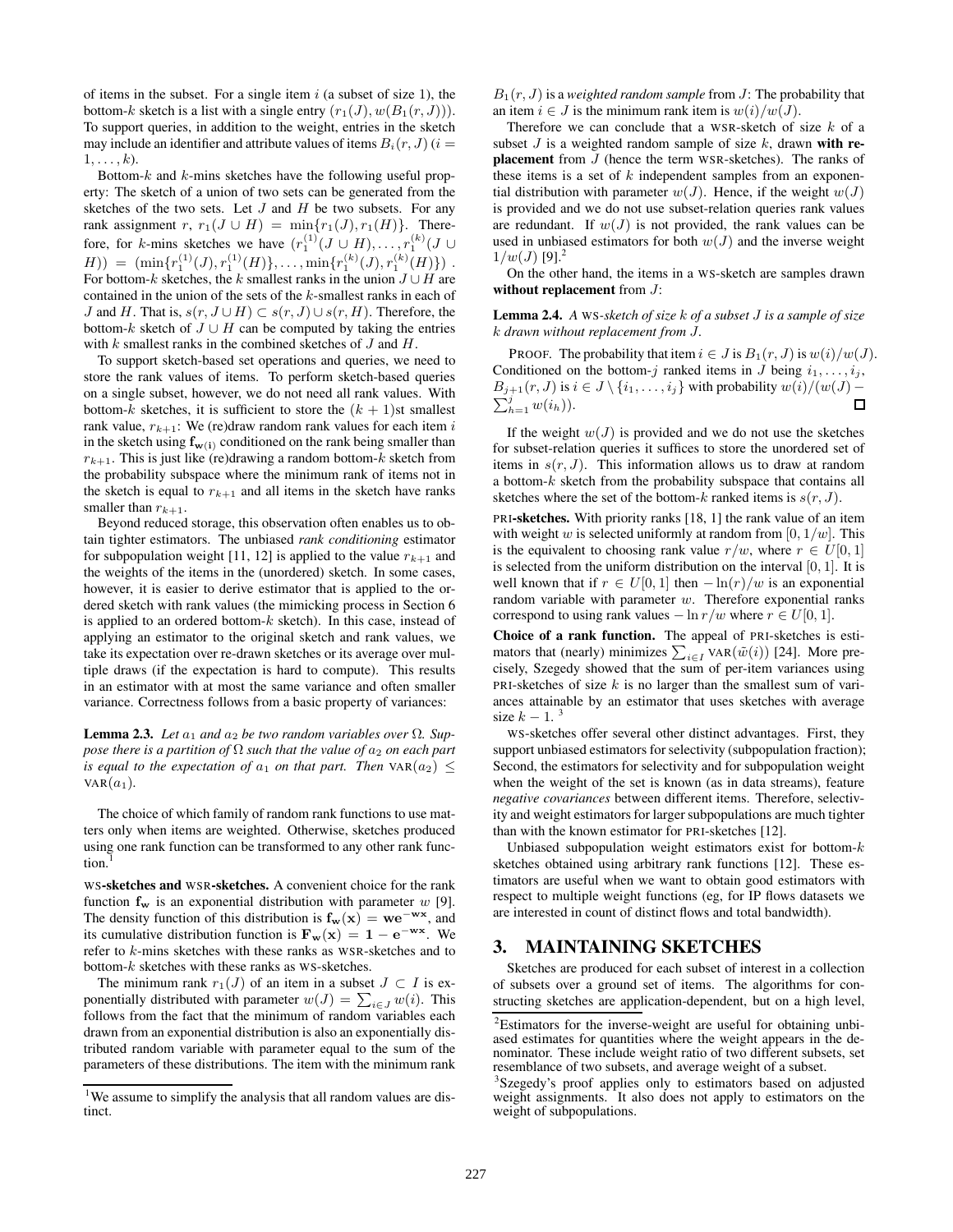sketches are constructed using an incremental process, where a *current sketch* is maintained for each subset of interest, and the sketch is updated when a new information (item, or item and rank value) is presented.

We identify two operations on the current sketch, a *test* operation that checks whether incorporating the new information causes a modification of the current sketch and an *update* operation, which is a modification of the current sketch. We make the distinction between test and update because as a general rule, applications require more tests than updates, and in some applications, updates are costlier than tests.

We consider the time bounds of constructing  $k$ -mins and bottom $k$  sketches for two representative classes of applications. We show that when subsets are represented *explicitly* (each occurrence of an item in a subset is specified), it is much more efficient to construct bottom- $k$  sketches. This point for uniform weights, was already noted in [4, 22]. We review it and extend the analysis for weighted items. For *implicit* representation of the subsets, via a graph, we show that the time bounds for generating the two types of sketches are comparable.

#### **3.1 Explicit representation of subsets**

Examples of applications with explicit specification are [3, 2, 22, 23]. Among these are market-basket data, Web duplicate analysis and more.

To construct a  $k$ -mins sketch for a subset, we maintain a current sketch  $(m_1, \ldots, m_k)$  of the smallest rank value observed so far for each of the  $k$  rank functions (along with attributes of the items with smallest rank). Initially,  $m_j = +\infty$  for  $(j = 1, \ldots, k)$ . When an item *i* is processed we compute  $r^{(1)}(i), r^{(2)}(i), \ldots, r^{(k)}(i)$ . We then update the sketch so that  $m_j \leftarrow \min\{m_j, r^{(j)}(i)\}$ . Therefore, the processing time for each occurrence of an item in a subset is  $\Theta(k)$  (it is  $\Theta(k)$  time for both the test and update operations).

To construct a bottom- $k$  sketch, we use a current sketch that contains the k smallest rank values observed so far  $m_1 < m_2 \cdots <$  $m_k$  as a sorted list. When an item i is processed, we compute  $r(i)$ , which is compared to  $m_k$  (test operation). If  $r(i) < m_k$ , the rank value  $m_k$  (and corresponding item) is deleted from the list and  $r(i)$ is inserted (update operation). A test operation takes  $O(1)$  time and an update takes  $O(\log k)$  time.

Therefore, the time bound for generating a sketch for a subset of size s is  $O(sk)$  for a k-mins sketch and  $O(s \log k)$  for a bottom- $k$  sketch. We next show that for uniform weights the expected number of update operations while constructing a bottom-k sketch of a set of size s is  $O(k \log s)$ . This implies a better bound of  $O(s + k \log s \log k)$  on the expected running time to generate a bottom-k sketch.

#### **Lemma 3.1.** *If items have uniform weights then the expected number of updates to a bottom-k sketch of a set of size s is*  $\leq$  *k*  $\ln s$ *.*

PROOF. A presented item triggers an update of the current sketch if and only if it has one of the bottom- $k$  ranks among items presented so far. If  $j$  items were presented so far, the probability of that happening is  $\min\{1, k/j\}$ . Summing over all positions in the presentation order we obtain that the expected number of updates is at most  $\sum_{j=1}^s k/j \approx k \ln s$ .  $\Box$ 

For weighted items we consider two cases. First is the case where items are presented in an order determined by a random permutation.

**Lemma 3.2.** *If items are presented in random order then the expected number of updates to a bottom-*k *sketch of a set of size* s *is*  $\langle k \ln s \rangle$ 

PROOF. Fix the rank assignment. The probability that the  $j$ th item in the presentation order has one of the  $k^{th}$  smallest ranks of the first *j* items is min $\{1, k/j\}$ . Continue as in the proof of Lemma 3.1. 3.1.

From Lemma 3.2 it follows that if items are weighted and are presented in random order, the bottom- $k$  sketch is constructed in  $O(s + k \log k \log s)$  expected time.

To bound the number of updates when items are presented in an arbitrary order we need the rank assignment to define a "close" to random permutation of the items if weights are, say, within a factor of two from each other. This will hold if the rank functions satisfy the following property.

**Definition 3.3.** *A family of rank functions is* c-moderate *if for any*  $w > 0$ , and  $0 < w' \leq 2w$ , there is probability at least  $\frac{1}{c}$  such *that an item drawn according to*  $f_w$  *has a larger rank than an item drawn according to* fw*.*

If the family of rank functions is c-moderate for some constant  $c$  and the weights of all items are within a factor of two from each other then the probability that a rank of a particular item, say  $i$ , is among the k-smallest ranks is at most  $c_{\overline{j}}^k$ , where j is the number of items.<sup>4</sup> One can check that exponential ranks are 3-moderate and priority ranks are 4-moderate.

**Lemma 3.4.** *If items are weighted and presented in arbitrary (worstcase) order, and the family of rank functions is* c*-moderate for some constant* c*, then the expected number of updates of the bottom-*k *sketch of a set of size s is*  $O(k \log(\max_i w(i) / \min_i w(i)) \log s)$ .

PROOF. Consider a partition of the items into

 $\left\lceil \log(\max_i w(i) / \min_i w(i)) \right\rceil$ 

groups according to the weight, so that items of weight

$$
[2^i \min_i w(i), 2^{i+1} \min_i w(i)]
$$

are in the same group. We bound the number of updates within one group. From the fact that the rank assignment is c-moderate it follows that the probability of the *j*th presented item in a group to be within the bottom- $k$  items presented so far from its group is at most  $ck/j$ , and hence, the expected number of updates within a group is at most  $ck \ln s$ . The statement of the lemma follows by summing over all groups. П

From Lemma 3.4 it follows that if weighted items are presented in arbitrary order, and the set of rank functions is c-moderate for some constant  $c$ , then we build the bottom- $k$  sketch in

 $O(s + k \log(\max_i w(i) / \min_i w(i)) \log s \log k)$  expected time.

#### **3.2 Graph representation of subsets**

In some applications, items and locations are embedded in a graph or a metric space and subsets correspond to all items in a certain neighborhood or the reachability set of a node [9, 13, 15]. The computation of the sketches is performed concurrently for all subsets, with items and ranks being propagated in a controlled way such that an item is tested for a subset only if it is "fairly likely" to occur in the sketch of the subset and the number of test operations is much smaller than with an explicit representation.

<sup>&</sup>lt;sup>4</sup>To see that, replace item i by  $\lfloor c \rfloor$  duplicates, consider a random permutation of the new set of items and the probability that one of the duplicates is among the bottom- $k$ . This probability is smaller than  $c_j^k$  and larger than the probability that item i is among the bottom  $k$ .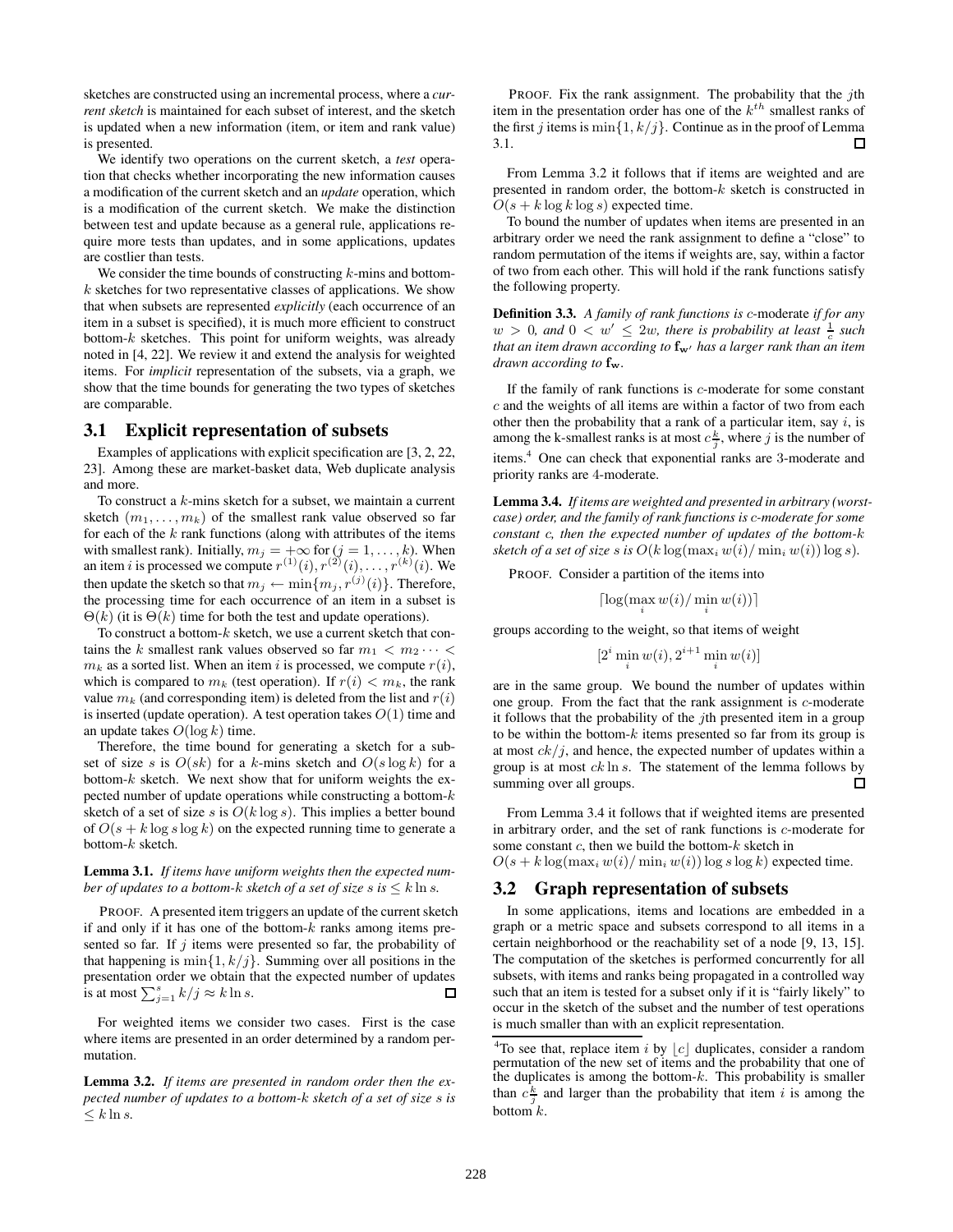We review the computation of sketches for reachability sets of nodes in a graph [9]. In this application each node is an item. Each node computes the sketch of its reachability set. Rank values (and associated information) are propagating using a graph traversal method such as breadth-first or depth-first search. When a rank value does not result in an update at a node, the propagation of the rank value is halted at that node. Therefore, the number of test operations is at most  $(m/n)$  times the number of update operations, where  $m$  is the number of edges and  $n$  the number of nodes.

For k-mins sketches, each item and a rank value associated with it are propagated separately (therefore,  $k$  truncated traversals are performed for each item). If, within each rank assignment, items are propagated in increasing rank order, then the combined number of updates for all subsets is  $n$ . Therefore, the total number of updates, for all k rank assignments and subsets is  $O(kn)$  and the number of tests (and total time) is  $O(km)$  [9].

Bottom- $k$  sketches are computed by propagating each item and its associated rank using a truncated graph traversal (note that in contrast to k-mins sketches, one traversal is performed for each item). The current sketch at a node is updated when an item arrives and its rank value is smaller than the kth smallest current rank at the node. The traversal is halted at nodes where the item did not result in an update of the current sketch. When items are presented in increasing rank order, then items can only be appended to bottom- $k$ sketches and it is never necessary to remove an item. Therefore, the total number of updates is  $O(kn)$  and the total number of tests (and total time) is  $O(km)$ . These bounds are the same as the bounds obtained for k-mins sketches.

*Arbitrary order.* When items are not presented ordered by their ranks [13], the number of update operations increases. Similarly to Lemma 3.1 and Lemma 3.4 we prove that

**Lemma 3.5.** *Suppose we maintain the minimum rank in a subset of size* s*. Then*

- *if items have uniform weights and presented in a fixed but arbitrary order or if items are weighted and presented in a random order, the expected number of updates to the minimum rank is*  $\leq \ln s$ .
- *if items are weighted and presented in a fixed but arbitrary order and the family of rank functions is* c*-moderate, the expected number of updates is*  $O(\log(\max_i w(i) / \min_i w(i)) \log s)$ .

It follows that the total number of updates when computing  $k$ mins sketches of all reachability sets is  $O(kn \log n)$  for uniform weights and weighted items presented in random order and

 $O(kn \log(\max_i w(i) / \min_i w(i)) \log n)$  for weighted items presented in arbitrary order. We perform a test or update in  $O(1)$  time and the number of tests is at most  $m/n$  times the number of updates. Therefore, the total time is  $m/n$  times the number of updates.

The number of updates for bottom- $k$  sketches is given in Lemmas 3.1,3.2, and 3.4. Each update takes  $O(\log k)$  time, and a test takes  $O(1)$  time. The number of tests is  $m/n$  times the number of updates. Therefore, the total time is  $O(\log k + m/n)$  times the number of updates given in each of these lemmas.

## **4. ALL-DISTANCES SKETCHES**

An all-distances sketch is an encoding of plain sketches of all neighborhoods of a certain location  $q$ . For a given distance  $d$ , the sketch for the d-neighborhood of the location can be retrieved from the all-distances sketch.

We review  $k$ -mins all-distances sketches and introduce bottom $k$  all-distances sketches. We consider the size of the all-distances sketches, its construction time, and the time it takes to retrieve the sketch of a particular distance. We consider incremental construction, where *current all-distances sketches* are maintained and updated upon the arrival of new information (item, distance, rank). The operations we consider are *test* that determines if the current sketch needs to be modified when new information arrives, *update* of the current sketch, and *a distance query* issued to the final sketch. The distance query retrieves from the all-distances sketch the plain sketch for the neighborhood of the location  $q$  specified by the query distance.

We show that the expected size of the representation of the alldistances bottom- $k$  sketch matches that of the  $k$ -mins sketch. When subsets are represented explicitly, the computation time of the alldistances bottom- $k$  sketches is about factor of  $k$  faster than that of the all-distances k-mins sketches. When subsets are represented via a graph, the construction times are comparable.

**All-distances** k**-mins sketches:** We review all-distances k-mins sketches. Consider a single rank assignment. An MV/D list of a location q (Minimum Value/Distance List) encodes the minimum rank in any neighborhood (query distance) of  $q$  in a compact way. It is a list of triples where each triple contains an item  $e$ , its rank, and its distance from  $q$ . An item  $e$  is in the MV/D list of  $q$  if there is no item with smaller rank closer to  $q$ . The MV/D list is sorted in increasing distance and decreasing rank order. For a query distance d, the smallest rank of an item in the MV/D list of  $q$  of distance at most  $d$  from  $q$  is the item of smallest rank in the subset of items in the  $d$ -neighborhood of  $q$ . The expected size of the list depends on the rank function and on the weight distribution of the items.

**Lemma 4.1.** *The size of an MV/D list of* n *weighted items from a location* q *is bounded as follows:*

- *1. When weights are uniform, the expected size is* O(log n) *[9].*
- *2. If weights are arbitrary but items are assigned to locations at random then the expected size over assignments of items to locations,* and *over rank assignments is*  $O(\log n)$ *.*
- *3. If items have arbitrary weights and placed in arbitrary locations and ranks are assigned using a* c*-moderate family of rank functions for some constant* c*, then the expected size is*  $O(\log(\max_i w(i) / \min_i w(i)) \log n)$ .

PROOF. Fix the rank assignment. Order the locations in increasing distance from  $q$ . The assignment of items to location defines a random permutation of the ranks. Therefore, the probability that the rank value in location  $j$  is smaller than the rank values in all closer locations (and therefore the item occurs on the MV/D list) is  $1/j$ . By summing over all positions, we obtain that the expected size of the MV/D list is  $\sum_{j=1}^{n} 1/j \approx \ln n$ .

If the relation of the weights and the locations of items is arbitrary, the expected size of the MV/D lists depends on the location of items: If item weights are decreasing with distance then the expected size of the MV/D list is smaller and if item weights are increasing with distances, then the expected size is larger (can be linear in the worst case). The worst-case size of the MV/D list, however, can be bounded by the weight distribution of the items. The proof of the following lemma is similar to that of Lemma 3.4.

**Lemma 4.2.** *If items have arbitrary weights and placed in arbitrary locations and ranks are assigned using a* c*-moderate family of rank functions for some constant* c*, the expected size of the MV/D list* is  $O(\log(\max_i w(i) / \min_i w(i)) \log n)$ .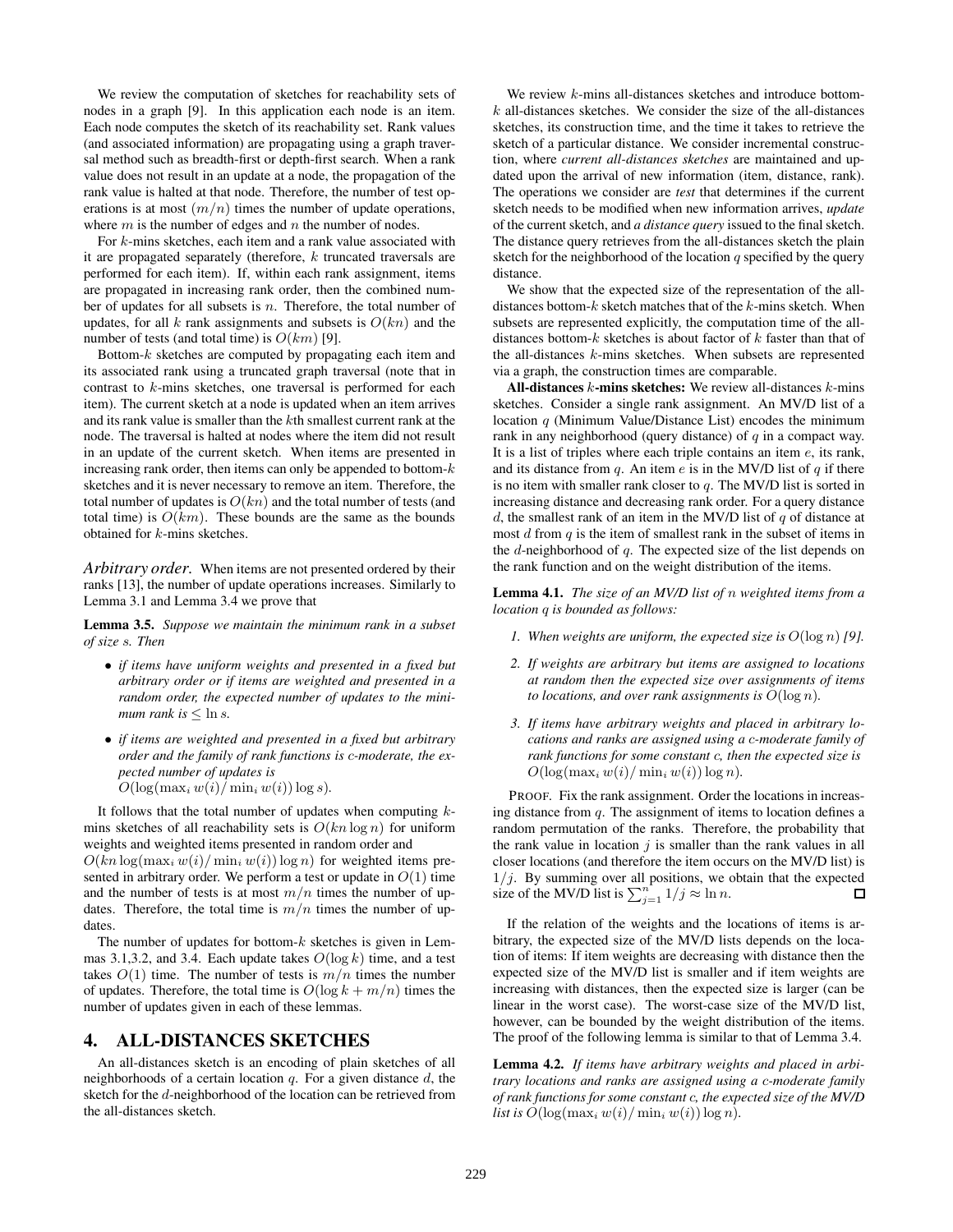PROOF. Let  $w_1 = \min_i w(i)$ . Consider a partition of the items so that all items with weight in  $[w_1 2^i, w_1 2^{i+1})$  are in group i, for  $i = 0$ ,  $\lfloor \log_2(\max_i w(i) / \min_i w(i)) \rfloor$ . By the property of cmoderate rank functions, the expected number of items from each group that appear on the MV/D list is logarithmic in its size. Therefore, the total expected number of items on the MV/D list is bounded by

$$
2\ln n(1+\ln(\max_i w(i)/\min_i w(i)))
$$
.

 $\Box$ 

The MV/D list can be constructed incrementally: When presented with a new item, its rank, and distance, the list is updated only if the new item has smaller rank than all items on the list that have the same or smaller distance. If items are presented in order of increasing rank, (or increasing (distance,rank) in lexicographic order), then items are never removed from the list during updates [9]. Other orders of presenting items were analyzed in [13]. We summarize and extend these results in the following lemma.

**Lemma 4.3.** *Assume that we construct an MV/D list of a location* q*, and there are* n *weighted items. Then,*

- *1. When items are presented in random order and there are uniform* weights, the expected number of updates is  $O(\log^2 n)$ *[13].*
- *2. If items are assigned to locations at random, the expected number of updates to the MV/D list, over assignments of items to locations, rank assignments, and presentation order of items is*  $O(\log^2 n)$ *.*
- *3. If ranks are assigned using a* c*-moderate family of rank functions for some constant* c*, then the expected number of updates to the MV/D list, over rank assignments, and presentation order of items is*  $O(\log(\max_i w(i) / \min_i w(i)) \log^2 n)$ .

**All-distances bottom-**k **sketches:** An all-distances bottom-k sketch encodes the bottom- $k$  items in a neighborhood defined by any query distance from a location  $q$ . The all-distances bottom- $k$ sketch is a data structure that generalizes a single MV/D list. An item i, its rank value  $r(i)$ , and distance  $d(i)$  are represented in the sketch if and only if the item has one of the bottom- $k$  ranks in the  $d(i)$ -neighborhood of the location.

It is convenient to think of the all-distances bottom- $k$  sketch as a list of lists arranged by increasing distance. For each distance  $d$  where the set of bottom- $k$  items within distance  $d$  changes, we record the list of bottom- $k$  items within this distance. This list is valid until the next distance for which there is a change.

The list of lists representation, however, is not storage efficient, since all but one item are repeated in two consecutive lists. This sketch can be more compactly represented if we only record the changes to the list. In Section 5 we discuss compact representations for an all-distances bottom- $k$  sketch that require storage proportional to the number of distances where the bottom- $k$  set changes.

We bound the number of distances for which the bottom- $k$  list changes. These bounds imply that the storage for an all-distances bottom- $k$  sketch is comparable to the storage for  $k$  MV/D lists in an all-distances k-mins sketch.

**Lemma 4.4.** *Consider an all-distances bottom-*k *sketch for* n *items of a location* q*. We bound the expected number of distances from* q *where the set of bottom-*k *items changes.*

*1. For uniform weights, the expected number of distances is*  $O(k \log n)$ .

- *2. For a set of items with arbitrary weights that are randomly assigned to locations the expected number of distances (over assignments of itemsto locations, and over rank assignments) is*  $O(k \log n)$ .
- *3. If items have arbitrary weights and placed in arbitrary locations and ranks are assigned using a* c*-moderate family of rank functions for some constant* c*, the expected number of distances is*  $O(k \log(\max_i w(i) / \min_i w(i)) \log n)$ .

PROOF. Order the items by increasing distance from q. Let  $d(j)$ be the distance of the j<sup>th</sup> item in this order from  $q$ . The j<sup>th</sup> item is in the bottom-k set of items within distance  $d(j)$  from q if it is one of the  $k$ -smallest items among the  $j$  closest items to  $q$ . Since weights are uniform, the ranks define a random permutation of the items which is independent of the their distances to  $q$ . So the *j*th item is among the smallest k with probability  $\min\{k/j, 1\}$ . Summing over all items we obtain that the expected number of items which are among the kth smallest items within their distance from  $q$  is at most

$$
\sum_{j} \frac{k}{j} \approx k \ln n
$$

As in Lemma 3.1, and 3.4 for weighted items we can show the following.

- **Lemma 4.5.** *1. For a set of items with arbitrary weights and a set of locations, the expected number of distances from a location* q *where the set of bottom-*k *items changes, over assignments of items to locations, and over rank assignments is*  $O(k \log n)$ .
	- *2. If items have arbitrary weights and placed in arbitrary locations and ranks are assigned using a* c*-moderate family of rank functions for some constant* c*, the expected number of distances from a location* q *where the set of bottom-*k *items changes is*  $O(k \log(\max_i w(i) / \min_i w(i)) \log n)$ .

If items are presented in order of increasing distances from  $q$ we can obtain a bottom- $k$  list for the current distance, from the bottom- $k$  list of the previous distance by doing an insertion and a deletion. Similarly, if items arrive sorted by rank value, then the number of updates to the bottom- $k$  sketch is proportional to the size (number of breakpoint distances) of the sketch. We can also bound the number of updates performed if items arrive in a random order.

**Lemma 4.6.** *Consider the expected number of updates that is performed in an incremental construction of an all-distances bottom-*k *sketch of a location* q *when items are presented in a random order (the order is a random permutation)*

- *1. When item weights are uniform, the expected number of updates is*  $O(k \log^2 n)$ *.*
- *2. When items have arbitrary weights, the expected number of updates over assignments of weights to locations, over rank assignments, and arrival order, is*  $O(k \log^2 n)$ *.*
- *3. When items have arbitrary weights, and the family of rank functions is* c*-moderate, the expectation over rank assignments and arrival orders of the number of updates is*  $O(k \log(\max_i w(i) / \min_i w(i)) \log^2 n)$ .

PROOF. Consider uniform weights (Part 1). An item would result in an update if at the time it is presented, it has one of the k smallest ranks amongst items already presented that are at least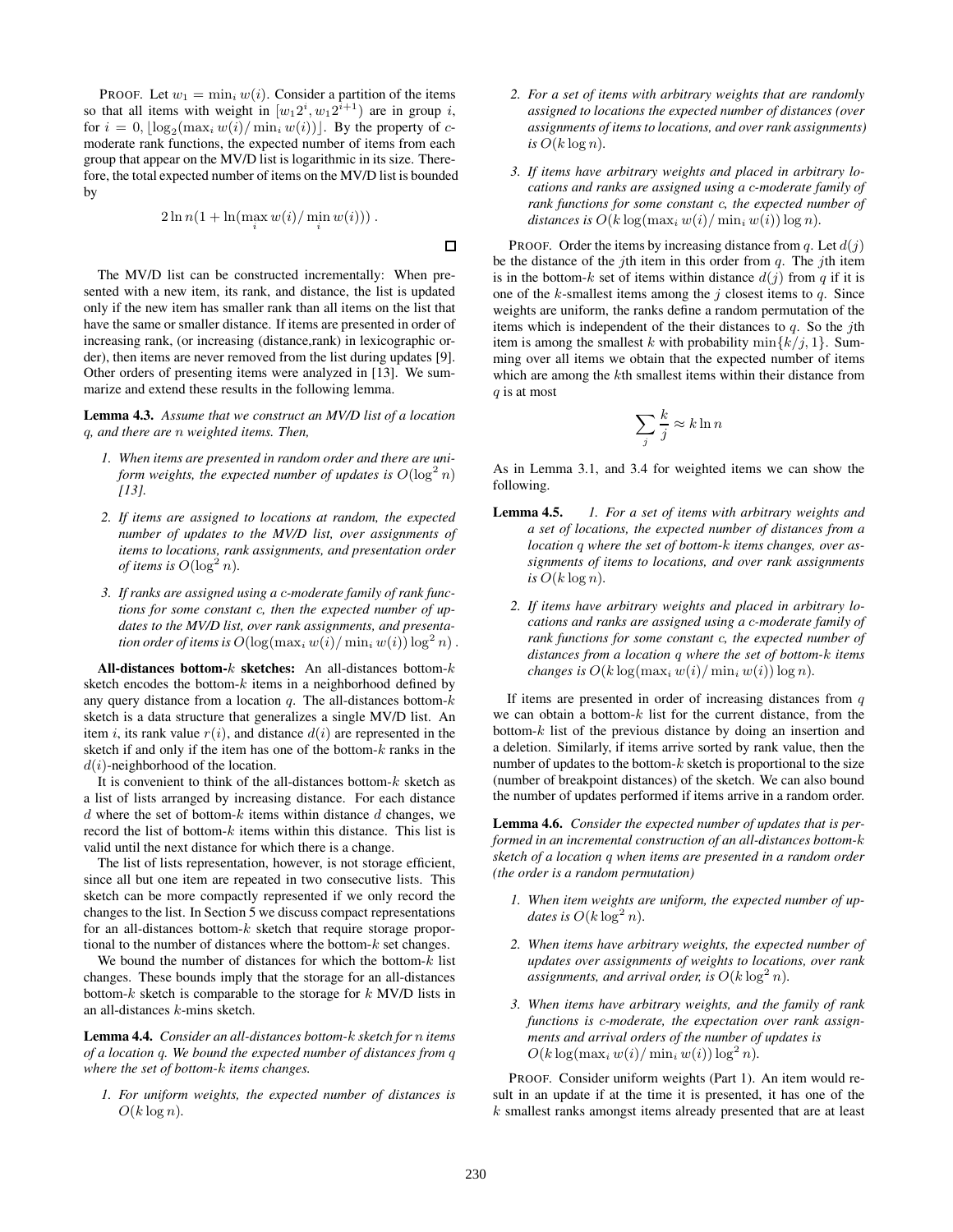as close to  $q$ . Consider the jth closest item to  $q$ . It has probability  $1/i$  of having the *i*th rank among all items that are at least as close to the location. We now calculate the probability that the item results in an update given that it has the ith rank. Consider the  $i - 1$  items that have smaller ranks and are at least as close. The probability that at most  $k - 1$  of them are presented before our item is that of being in one of the first  $k$  positions in a random permutation of i items, which is  $\min\{k/i, 1\}$ . We obtain that the expected number of updates for the jth closest item is  $\sum_{i=1}^{j} \min\{k/i, 1\}/j \leq (1/j) \sum_{i=1}^{j} k/i \approx (k/j) \ln j$ . summing over all *n* items, we obtain that the expected number of updates is

$$
\leq \sum_{j=1}^n (k/j) \ln j \leq k \ln^2 n .
$$

The proof of Part 2 and Part 3 follows by an argument as for Lemma 3.1, and Lemma 3.4.

As in the case of a single sketch in Section 3 the number of test operations depends on the representation of the subsets. If this representation is explicit then since  $k$ -mins sketch consists of  $k$  independent MV/D lists the number of tests required for a  $k$ -mins sketch is by a factor of  $k$  larger than for a bottom- $k$  sketch. In a graph representation, the number of tests is at most  $(m/n)$  times the number of updates for both kinds of sketches. In Section 5 we discuss representations of sketches that allow efficient implementations of test and update operations.

# **5. REPRESENTATIONS OF SKETCHES**

We consider possible representations for  $k$ -mins sketches and bottom- $k$  sketches. We are interested in bounding the size of the data structure that encodes the sketch, and the time required to incrementally construct the sketch when items are presented in sorted or other orders. For all-distances sketches we also consider the time it takes to find the sketch for a particular query distance.

**Representation of an MV/D list:** An efficient data structure for an MV/D list construction and querying was not explicitly discussed in earlier works. If items arrive sorted, by increasing rank value or increasing distance, we represent an MV/D list sorted by increasing distances (and decreasing ranks), as a binary search tree. With this representation we can support distance queries in expected  $O(\log M)$  time, where M is the expected size of the list.

If items do not arrive in a sorted order, we represent the current MV/D list as a dynamic binary search tree. Test operations then require expected  $O(\log M)$  time. An update is performed in  $O(\log M)$  expected amortized time: Each item requires an insertion to the tree if it has the smallest rank within its distance from the query location, and possibly a series of deletions of items which are further away from the query location and of larger rank. Since each item can be deleted at most once, we can charge each deletion to the respective insertion.

The all-distances  $k$ -mins sketches consists of  $k$  independent MV/D lists, one for each rank assignment. Therefore, for any query distance, we can obtain the min-rank sketch over the items that lie within that distance in  $O(k \log M)$  time, by searching independently in each of the  $k$  lists. The query time can be improved to  $O(k + \log M)$  using fractional cascading [7]. Using fractional cascading, we perform a binary search only on one list and use links between items to find the position in the next list is  $O(1)$  time.

Another approach to obtain a  $O(k + \log M)$  bound per query is to use an interval tree or a segment tree (See e.g. [16]) to represent the  $k$ M intervals defined by consecutive points on the same list. We can then do stabbing queries to find the  $k$  intervals of a query

distance, which correspond to the min-rank in that neighborhood in each of the k rank functions.

**Constructing and querying the bottom-**k **sketch:** A natural representation for a single bottom- $k$  sketch is a list of the items sorted by increasing ranks represented as a search tree, as mentioned in Section 3. However for all-distances bottom- $k$  sketch one needs to be more careful so that the size of the representation would be proportional to the number of distances where the list changes as mentioned in Section 4. We suggest possible efficient representations for an all-distances bottom-k sketch.

**Ordered insertion of items:** When items are presented in an order related to their distances or ranks, we can use the following data structures.

If items are presented in order of increasing distances from  $q$ we can obtain a bottom- $k$  list for the current distance, from the bottom- $k$  list of the previous distance by doing an insertion and a deletion. If we use a persistent list [17] to represented each bottom $k$  list, then we can update a bottom- $k$  list to obtain the next one in  $O(k)$  time while consuming only  $O(1)$  space. We can reduce the update time to  $O(\log k)$  by using persistent search trees instead of persistent lists, the space required per operation is still  $O(1)$ .

We can also construct the bottom- $k$  all-distances sketch if items are presented in order of increasing ranks so that it takes space proportional to the number of updates. We construct the first list after the  $k$  items with smallest ranks are presented. This list is associated with the distance of the item among these  $k$  which is furthest from the query location  $q$ . When the next item arrives, say item  $i$ , if item  $j$  is closer to  $q$  than any of the already seen items, we construct a new bottom  $\overline{k}$  list  $L$ . Assume that the previous list  $L'$ which we constructed was associated with distance  $d > d(j)$ . We construct L from  $L'$  by deleting from  $L'$  the item at distance d from  $q$  and adding item  $j$  instead. The distance associated with  $L$  is the distance of the furthest item in  $L$  from  $q$ . Using persistent lists or persistent search trees to represent the bottom- $k$  lists we construct all lists in space which is proportional to the number of updates. The update time is  $O(k)$  with persistent lists and  $O(\log k)$  with persistent trees (we keep the items in each list sorted by increasing distances from  $q$ ).

**Insertion of items in arbitrary order:** To support arbitrary insertion order, we can think of the all-distances bottom- $k$  sketch as a set of intervals on a line. Each item corresponds to an interval over the range of distances in which it is a bottom- $k$  item. Let  $D$  be the current set of intervals. A query is a point stabbing query, the bottom- $k$  list consists of the set of intervals in  $D$  intersecting the query point.

When a new item  $z$  arrives at distance  $d$  we should figure out if the sketch should be updated. Let  $I_1 = [d_1, d_2)$  be the interval spanning distance d with the largest rank. We should update the sketch if the rank of  $z$  is smaller than the rank of the item corresponding to  $I_1$ . We update the sketch as follows. We replace  $I_1$ with  $I_1' = [d_1, d)$ . Then we find the interval  $I_2 = [d_2, d_3)$  with largest rank at distance  $d_2$ . If the rank of  $I_2$  is larger than the rank of  $z$  we delete  $I_2$ , and we continue in the same way finding for  $i > 2$  the interval  $I_i$  of largest rank at distance  $d_i$ , and deleting  $I_i$  if the rank of the corresponding item is larger than the rank of  $z$ . Let  $d_i$  be the right endpoint of the last interval which we deleted. We insert the interval  $[d, d_i)$  corresponding to item z. Since each interval is inserted and deleted once the total number of insertions and deletions of intervals is proportional to the number of intervals. An interval  $I$  may split many time. However, each split of  $I$  is associated with a newly inserted interval immediately following I. Since each inserted interval may cause at most one split the total number of splits is also proportional to the total number of intervals.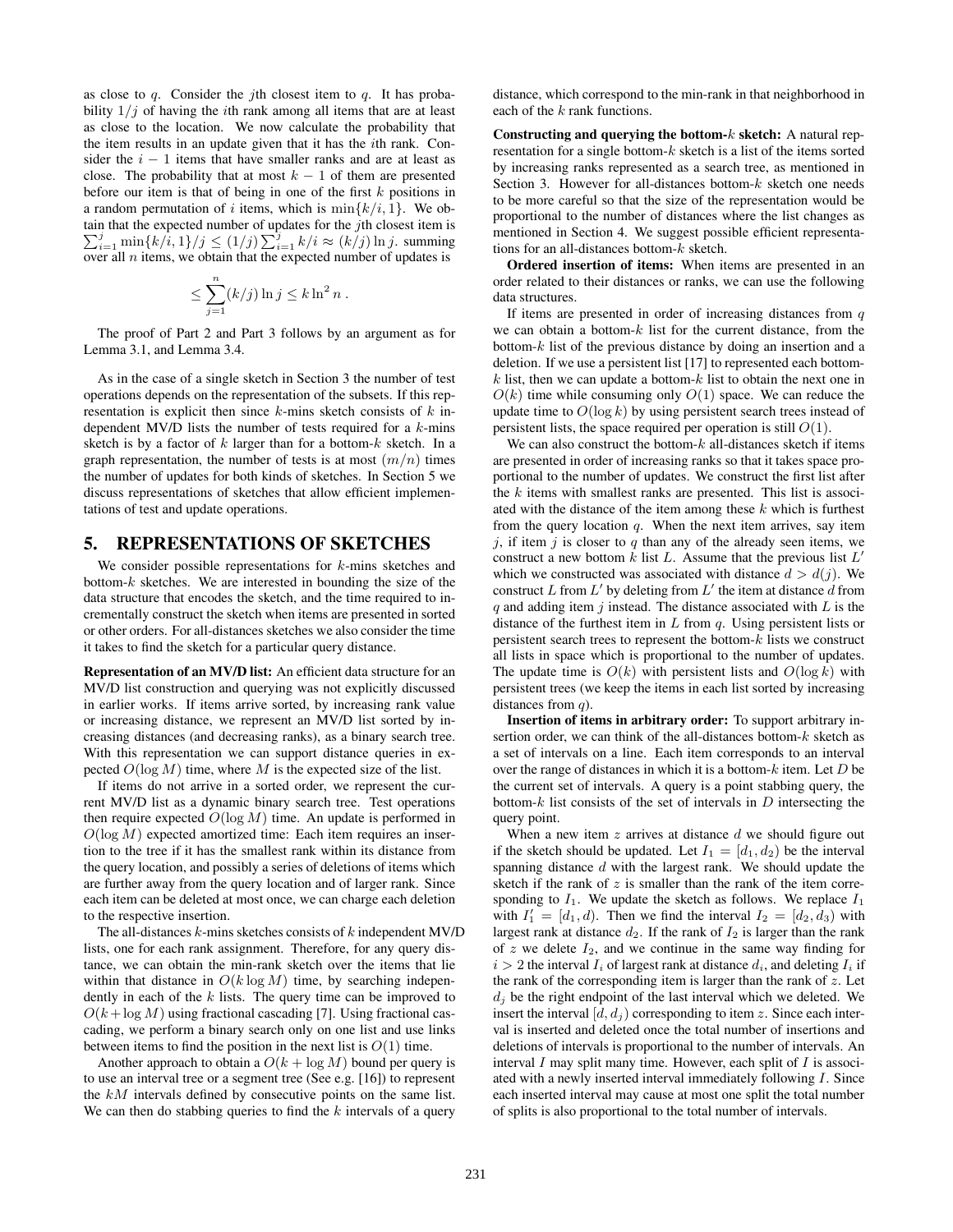To support these interval operations, we can maintain the intervals either in a dynamic interval tree or in a dynamic segment tree [8]. Let  $M$  denote the number of intervals in the tree. A dynamic interval tree takes  $O(M)$  space, and using it we can report the k intervals stabbed at a particular distance in  $O(\log(M) \log(k) +$ k) time. We can update an interval tree in  $O(log(M)log(k))$ amortized time. A dynamic segment tree requires  $O(M \log M)$ space and supports queries in  $O(\log(M) + k)$  time and updates in  $O(\log(M) \log(k))$  amortized time.

By a standard modification to an interval tree in which we store at every secondary node the item of maximum rank in its subtree we can find the interval of maximum rank stabbed by a query distance in  $O(\log(M) \log(k))$  time. Similarly, by maintaining at each node of a segment tree the maximum rank interval that it contains we can find the maximum rank interval stabbed by a query distance in  $O(log(M))$  time. This allows us to test if the bottom-k sketch changes when a new item arrives in polylogarithmic time. (This is in contrast with  $O(k \log(n))$  time for k independent MV/D lists that form a  $k$ -mins all distances sketch.)

# **6. MIMICKED SAMPLINGWITHREPLACE-MENT**

We present a randomized procedure that uses a WS-sketch (weighted sampling without replacement until  $k$  items are obtained) to emulate weighted sampling with replacement. Using this process, we can derive a size-k WSR-sketch from a size-k WS-sketch. By mimicking we mean that the probability to obtain a particular sketch by first obtaining a WS-sketch and then applying the procedure is the same as when directly obtaining a WSR-sketch.

The process is described as generating a sequence of items (and rank values). The process is randomized and therefore every WSsketch *b* corresponds to a distribution  $M(b)$  over such sequences. If we stop the process after  $k$  samples, we obtain a WSR-sketch. We can use a different stopping rule and continue until the  $(k +$ 1) *distinct* item is sampled. We refer to a weighted sample with replacement with this stopping rule as a WSRD-sketch. The WSRDsketch contains the same set of items as the WS-sketch but also has a count for each item that corresponds to the number of times the item is sampled until the process is stopped.

Mimicking allows us to apply an estimator  $\nu$  designed for WSRsketches or WSRD-sketches to WS-sketches. A WS-sketch estimator can be obtained by drawing a mimicked sketch  $s \in M(b)$  using this process and returning  $\nu(s)$ . This estimator is equivalent to using the estimator  $\nu$  on WSR or WSRD-sketches.

The estimator  $\nu'(b) = E(\nu(s)|s \in M(b))$  has lower variance (a consequence of Lemma 2.3). It can be approximated  $5$  by taking average of  $\nu(s)$  over multiple draws of  $s \in M(b)$ .

Lower variance estimator (another consequence of Lemma 2.3) is obtained by considering the subspace  $L(b)$  of WS-sketches with the same subset of items as b and if  $w(J)$  is not provided and the same rank value  $r_{k+1}$ .  $L(b)$  is an equivalence relation that defines a partition of the sample space. The estimator  $v''(b) =$  $E(\nu'(b')|b' \in L(b))$  can be approximated by averaging  $\nu(b')$  over multiple draws of  $b' \in L(b)$ .

We first provide a mimicking process when the total weight  $w(I)$ of the ground set is known. Let  $i_1, \ldots, i_k$  be the items in the WSsketch b, ordered by increasing ranks. The first item in the mimicked sample is  $i_1$ . We then select  $i_1$  with probability  $w(i_1)/w(I)$ and  $i_2$  otherwise, and repeat this until we have  $k$  samples or until  $i_2$  is selected. In phase j, after outputting at least one sample of each of  $i_1, \ldots, i_j$ , we select  $i_\ell$  with probability  $w(i_\ell)/w(I)$  (for  $1 \leq \ell \leq j$ ) and  $i_{j+1}$  otherwise. Each phase can be simulated efficiently using the geometric distribution to determine the number of samples until the "next" item from b is sampled and the multinomial distribution to determine the number of times each item is sampled.

We now provide a mimicking procedure when  $w(I)$  is not known. The procedure is applied to an ordered sketch where all items have rank values.

We use properties of the exponential distribution and the ranks of the items in the WS-sketch. We first establish few lemmas about the distribution of the differences between the ranks of the items in a WS-sketch. The first lemma follows from the memoryless nature of the exponential distribution.

**Lemma 6.1.** *Consider a subspace of rank assignments where the order of the items according to rank values is fixed, say*  $i_1, \ldots, i_n$ *, and* the rank values of the first *j* items are fixed. Let  $r(i_{i+1})$  be *the random variable that is the*  $(j + 1)$ *st smallest rank. The condi-* $\sum_{h=j+1}^{n} w(i_h)$ . *tional distribution of*  $r(i_{i+1}) - r(i_i)$  *is exponential with parameter* 

PROOF. Since rank values of different items are independent, the probability density for the event: *items*  $i_1, \ldots, i_j$  *have the bottomj* ranks with the values  $r(i_1) < \cdots < r(i_j)$  and items  $i_{j+1}, \ldots, i_n$ *having the next*  $n - j$  *smallest ranks in that order* is the product  $p_1p_2$  where

$$
p_1 = w(i_1) \exp(-r(i_1)w(i_1))w(i_2) \exp(-r(i_2)w(i_2))
$$
  
... 
$$
w(i_j) \exp(-r(i_j)w(i_j))
$$

(probability density that the items  $i_1, \ldots, i_j$  have the rank values  $r(i_1), \ldots, r(i_j)$  and

$$
p_2 = \int_{r(i_j)}^{\infty} w(i_{j+1}) \exp(-x_{j+1}w(i_{j+1}))
$$
  

$$
\cdot \int_{x_{j+1}}^{\infty} w(i_{j+2}) \exp(-x_{j+2}w(i_{j+2}))
$$
  

$$
\cdot \cdot \int_{x_{n-1}}^{\infty} w(i_n) \exp(-x_n w(i_n)) dx_n \cdot \cdot \cdot dx_{j+2} dx_{j+1}.
$$

is the probability density that items  $i_{j+1}, \ldots, i_n$  have rank values in that order and all larger than  $r(i_j)$ . Performing the integration, we obtain that

$$
p_2 = p_3 \exp(-r(i_j) \sum_{h=j+1}^{n} w(i_h)),
$$

where

$$
p_3 = \frac{w(i_{j+1})}{\sum_{h=j+1}^n w(i_h)} \frac{w(i_{j+2})}{\sum_{h=j+2}^n w(i_h)} \cdots \frac{w(i_{n-1})}{w(i_{n-1}) + w(i_n)}
$$

( $p_3$  is the probability that the rank values of items  $i_{j+1}, \ldots, i_n$ ) are in that order and  $\exp(-r(i_j)(\sum_{h=j+1}^n w(i_h)))$  is the probability that the minimum rank among  $i_{j+1}, \ldots, i_n$  is at least  $r(i_j)$ .) Therefore, the probability density is

$$
p_1 p_2 = p_1 p_3 \exp\left(-r(i_j) \sum_{h=j+1}^n w(i_h)\right) . \tag{1}
$$

.

We next calculate the probability density for the following event: *items*  $i_1, \ldots, i_n$  *have increasing ranks, the bottom-j ranks are equal to*  $r(i_1) < \ldots < r(i_j)$ *, and the*  $(j+1)$ *st rank has value*  $r(i_j) + d$ *.* It follows from independence of the rank values that the probability density is

<sup>5</sup>This "approximation" preserves unbiasedness.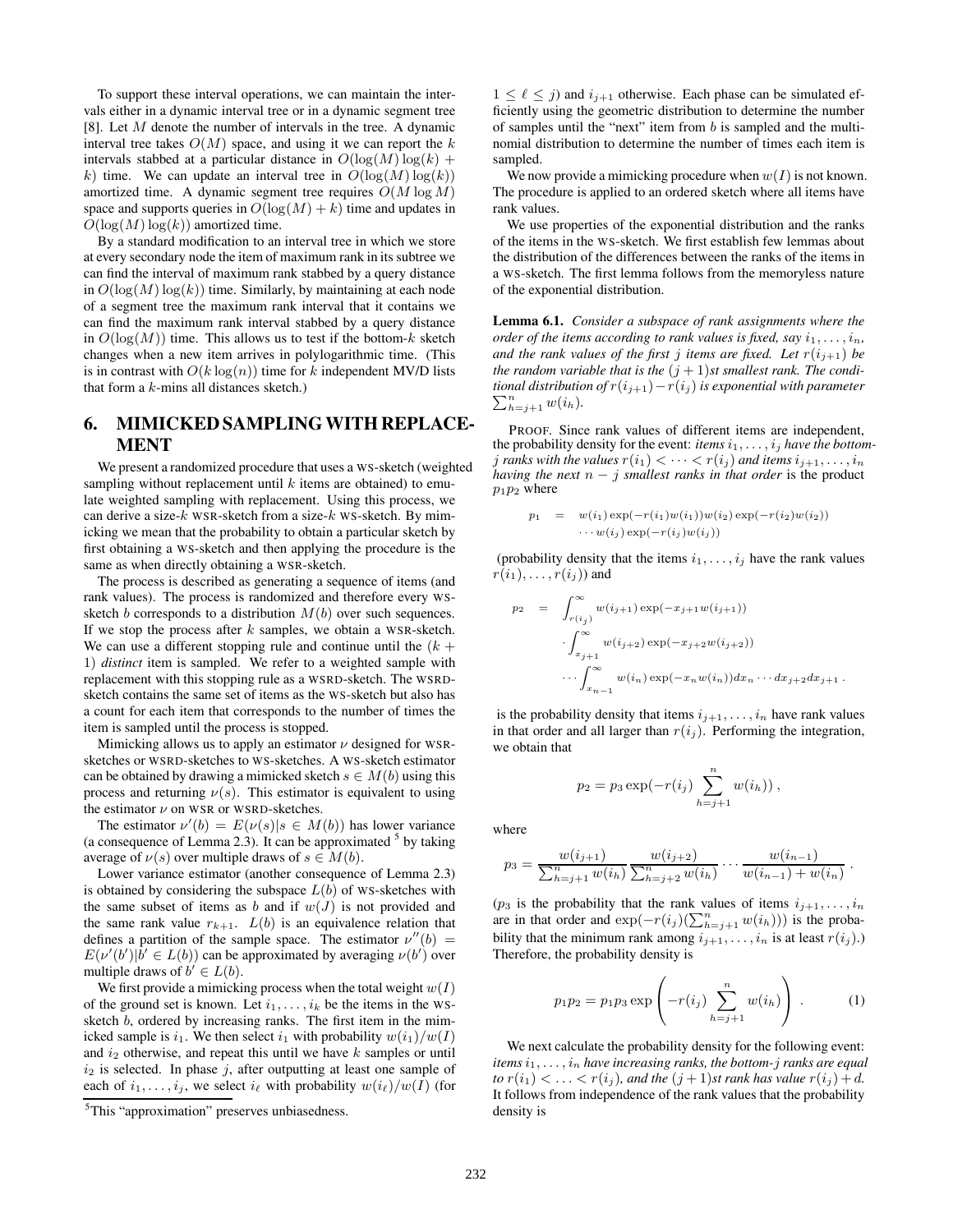$$
p_1 w(i_{j+1}) \exp(-r(i_j) + d) w(i_{j+1}))
$$
\n
$$
\int_{r(i_j)+d}^{\infty} w(i_{j+2}) \exp(-x_{j+2} w(i_{j+2}))
$$
\n
$$
\cdots \int_{x_{n-1}}^{\infty} w(i_n) \exp(-x_n w(i_n)) dx_n \cdots dx_{j+2}
$$
\n
$$
= p_1 w(i_{j+1}) \exp(-(r(i_j) + d) w(i_{j+1}))
$$
\n
$$
\exp\left(-(r(i_j) + d) \sum_{h=j+2}^{n} w(i_h)\right)
$$
\n
$$
\frac{w(i_{j+2})}{\sum_{h=j+2}^{n} w(i_h)} \cdots \frac{w(i_{n-1})}{w(i_{n-1}) + w(i_n)}
$$
\n
$$
= p_1 \left(\sum_{h=j+1}^{n} w(i_h)\right) \exp\left(-(r(i_j) + d) \sum_{h=j+1}^{n} w(i_h)\right)
$$
\n
$$
\frac{w(i_{j+1})}{\sum_{h=j+1}^{n} w(i_h)} \frac{w(i_{j+2})}{\sum_{h=j+2}^{n} w(i_h)} \cdots \frac{w(i_{n-1})}{w(i_{n-1}) + w(i_n)}
$$
\n
$$
= p_1 p_3 \exp\left(-r(i_j) \sum_{h=j+1}^{n} w(i_h)\right)
$$
\n
$$
\left(\sum_{h=j+1}^{n} w(i_h)\right) \exp\left(-d \sum_{h=j+1}^{n} w(i_h)\right)
$$
\n(2)

The density function of the conditional probability distribution in the statement of the lemma equals to the ratio of Eq. (2) and Eq. (1). This ratio is

$$
\left(\sum_{h=j+1}^n w(i_h)\right) \exp\left(-d \sum_{h=j+1}^n w(i_h)\right) ,
$$

which is the probability density of the exponential distribution with parameter  $\sum_{h=j+1}^{n} w(i_h)$  at d.  $\Box$ 

In the following corollary we relax the conditioning of Lemma 6.1 to what we need.

**Corollary 6.2.** *Consider a probability subspace of rank assignments such that the permutation of the first* k *items as determined by the rank order is fixed to be*  $i_1, i_2, i_3, \ldots, i_k$ *. Let*  $r(i_1)$  <  $r(i_2) < \cdots < r(i_k) < r(i_{k+1})$  be the random variables that *are* the smallest  $k + 1$  *ranks. The rank differences*  $r(i_1)$ ,  $r(i_2)$  –  $r(i_1), \ldots, r(i_{k+1})-r(i_k)$  are independent random variables, where  $r(i_j) - r(i_{j-1})$  ( $j = 1, \ldots, k+1$ ) is exponentially distributed with *parameter*  $w(J) - \sum_{\ell=1}^{j-1} w(i_{\ell})$ *.* (we formally define  $r(i_0) \equiv 0$ *.)* 

The WS-sketch provides the  $k$ -prefix of the random permutation defined by the ranks. By Corollary 6.2 the rank differences  $r(i_j)$  –  $r(i_{j-1})$  are k independent samples where the jth sample is from an exponential distribution with parameter  $w(J) - \sum_{h=1}^{j-1} w(i_h)$ , for  $i = 1, \ldots, k$ . The following lemma (which states a basic property of the exponential distribution) allows us to transform an exponentially distributed random variable drawn with parameter  $A - a$ , where  $A \geq 0$  is not known but  $a (A \geq a \geq 0)$  is known, to an exponentially distributed random variable with parameter A.

**Lemma 6.3.** *Let* a *be an exponentially distributed random variable with parameter* A*. Let* r *be an independent exponentially distributed random variable with parameter*  $B - A$  *(for some*  $B > A$ ). *Then the random variable*  $\min\{a, r\}$  *is exponentially distributed with parameter* B*.*

Let  $i_1, \ldots, i_k$  be the items in the sketch in increasing rank order.

• The first entry of the mimicked sketch contains the item  $i_1$ with rank value  $r(i_1)$ .

- Suppose items  $i_1, \ldots, i_j$   $(j \geq 1)$  are drawn (at least once). The next entry is obtained as follows:
	- We draw exponentially distributed values  $r'_{j,\ell}$  from distributions with parameters  $w(i_\ell)$  (for  $1 \leq \ell \leq j$ ).
	- **–** If  $\min_{1 \leq \ell < j} r'_{j,i} > r(i_j) r(i_{j-1})$  we use the item  $i_j$ with rank value  $r(i_j) - r(i_{j-1}).$
	- **–** Otherwise, let  $m = \arg \min_{1 \leq \ell < j} r'_{j,\ell}$  and use the item  $i_m$  and the rank value  $r'_{j,m}$ .

When implementing this process, we can use a geometric random variable (with parameter equal to the probability that an exponential random variable with parameter  $\sum_{h=1}^{j} w(i_h)$  is at most  $r(i_j) - r(i_{j-1})$  to determine the number of draws until another distinct items is sampled and multinomial random variables to determine the number of items each item is sampled.

The following lemma summarizes the basic property of this randomized process. Its correctness follows from Corollary 6.2 and Lemma 6.3.

**Lemma 6.4.** *The mimicked sketches have the following property: For a subset* J*, the following two processes yield the same distribution over sketches.*

- *1. Draw items using weighted sampling with replacement and assign independent rank values from an exponential distribution with parameter* w(J) *until:* k *samples are obtained (for mimicked WSR-sketches) or the*  $(k+1)$ *st distinct item is sampled (for mimicked* WSRD*-sketches).*
- *2. Generate a single rank assignment, derive a* WS*-sketch* b *of size* k *and draw a mimicked sketch from* M(b) *as above.*

### **6.1 Weight estimation**

Consider a set  $J \subset I$  and a WS-sketch b of size k. Let  $i_1, i_2, \ldots, i_k$ be the items in b and  $r(i_1) < \cdots < r(i_k)$  be their rank values. We consider the problem of estimating  $w(J)$  from the sketch b. If the cardinality of the set J is at most  $|J| < k$  then the WS-sketch contains all the elements of the subset (and we can determine this) and we can compute  $w(J) = \sum w(i_j)$ . When  $|J| \geq k$ , we apply the estimator to the mimicked sketch.

The ranks in a WSR-sketch are  $k$  independent exponentially distributed random variables with parameter  $w(J)$ . This property was used in [9] to obtain sketch-based estimators for  $w(J)$ : If  $v_1, \ldots, v_k$ are independent and exponentially distributed with parameter  $w(J)$ then  $\frac{k-1}{\sum_{h=1}^{k} v_h}$  is an unbiased estimator of  $w(J)$  with standard deviation equal to  $w(J)/\sqrt{k-2}$  and average (absolute value of the) relative error approximately  $\sqrt{2/(\pi(k-2))}$  [9].  $\frac{\sum_{h=1}^{k} v_h}{k}$  is an unbiased estimator of  $1/w(J)$  with standard deviation  $1/(\sqrt{k}w(J))$ .

The WSRD mimicking process produces  $\ell \geq k$  independent random variables  $v_1, \ldots, v_\ell$ . The number  $\ell \geq k$  is a random variable that is independent of the values. It is not hard to see that if  $k > 1$ ,  $\frac{\ell-1}{\sum_{k=1}^{\ell} v_k}$  is an unbiased estimator of  $w(J)$  and if  $k > 2$ , its standard deviation is at most  $w(J)/\sqrt{k-2}$ . Similarly,  $\frac{\sum_{h=1}^{l} v_h}{\ell}$  is and deviation is at most  $\omega(y)/\sqrt{n} = 2$ . Similarly,  $\ell$  is an unbiased estimator of  $1/w(J)$  with standard deviations at most  $1/(\sqrt{k}w(J)).$ 

Figure 1 shows the (absolute) relative error of different estimators, averaged over 1000 runs. Bottom-k estimators performs better than the  $k$ -mins WSR-sketches estimator. There tailored bottom- $k$ estimators are derived in [11, 12] (exponential ranks) and [1] (priority ranks).